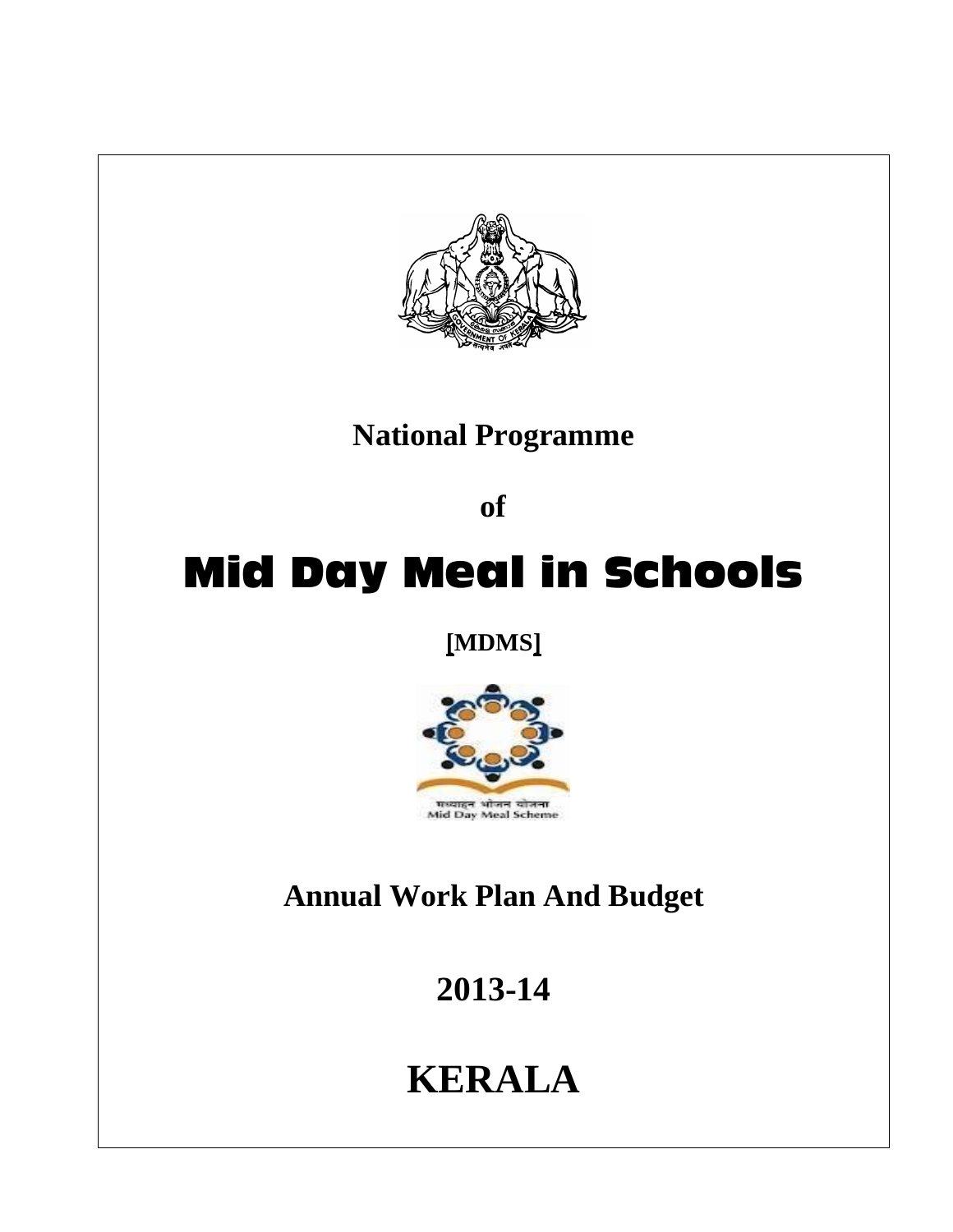### **MID DAY MEAL PROGRAMME**

#### **1. Introduction**

**1.1** The Mid Day Meal Scheme was first introduced in the state of Kerala in 1984 in the LP Schools functioning in 222 Villages, having Fishermen as majority. During 1985 the scheme was extended to all LP schools (Std. I to IV ). The scheme was extended to Upper Primary Schools (std. V to VII) during 87-88. The scheme was further extended to the students of Std.VIII during 2007-08. The scheme consists of supplying cooked food to the children using rice, pulses, vegitables,egg, milk and coconut oil/palmolien.

Government of India launched the above scheme as a Centrally Sponsored one on 15<sup>th</sup> of August 1995. The centrally sponsored scheme originally covered the children of primary stage studying in Std. I to V in Govt./ Local bodies/ Govt. Aided Schools. The scheme was further extended to the children studying in Education Guarantee Scheme (EGS) and Alternative Innovative education centers also, in October 2002.During this academic year the scheme was extended to Upper Primary section also.

By implementing the scheme it is hoped that at least 90% class attendance can be ensured every day and drop out of pupils in the midst of an academic year can be avoided. The outcome of the scheme is not only to give food to school pupils by Government but also to make the children eat a common dish at a common place in their respective school premises and thereby establish cordial relationship, mutual understanding, healthy friendship and emotional unity among children.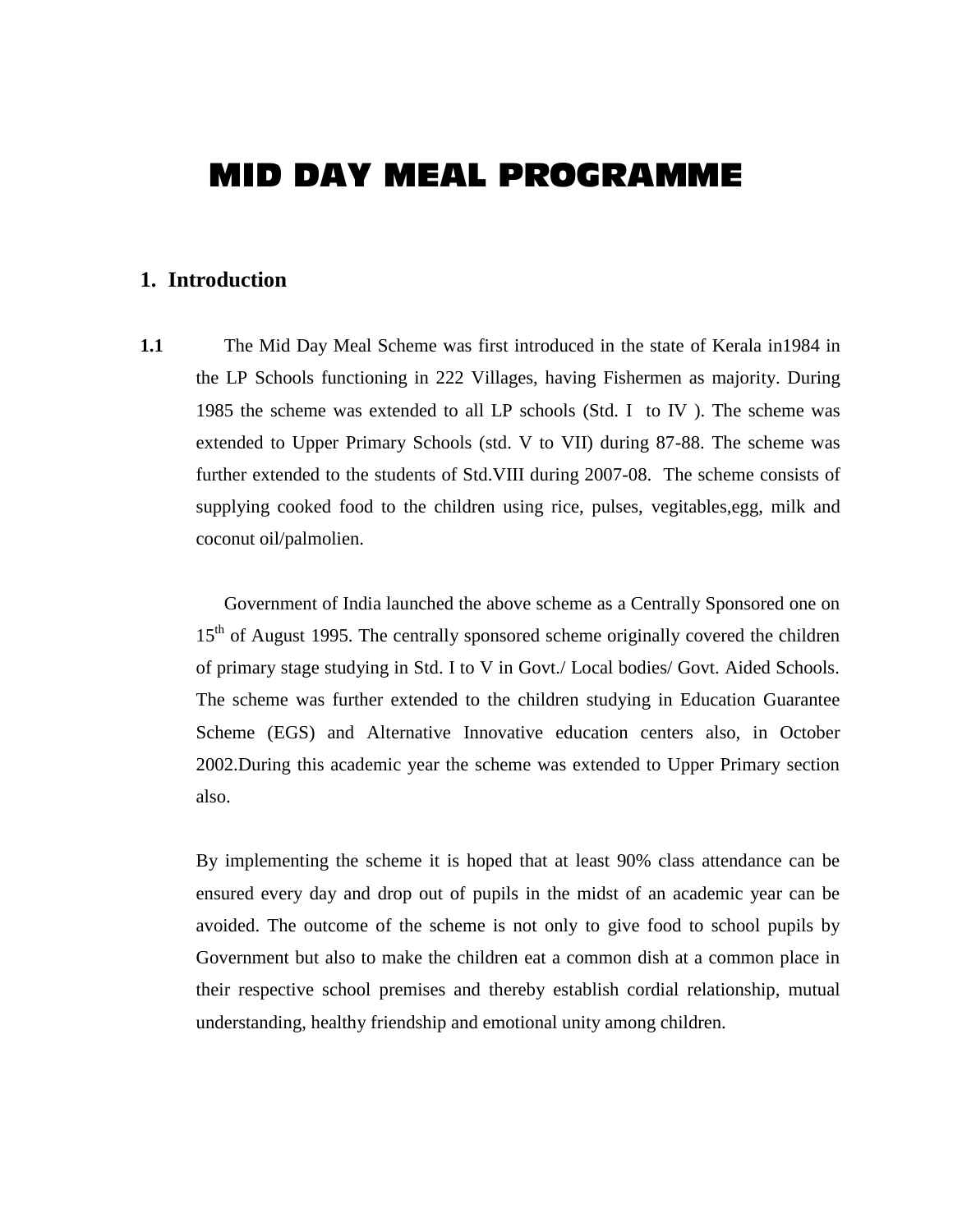

- **1.3** The AWPB is evolved after detailed discussion based on the data from the field and the resources that can be made available from the state for the implementation for the scheme. The Director of Public Instruction led from the front for this entire process of AWPB preparation. The other officials involved in the implementation of the MDM Scheme also participated in the process of the AWPB preparation.
- **2.1** During 2012-13 the MDM scheme is being implemented without any interruption. The Director of Public Instruction is the Nodal Officer of the MDM Scheme in Kerala. State level Management, Monitoring & Evaluation of the scheme is done by the State level Steering cum Monitoring Committee with Secretary to Government (General Education) as the chairman and the Director of Public Instruction as the Member Secretary &Convener. District level Steering cum Monitoring committee is headed by the District collector and Deputy Director Education as secretary. At block level, Block Panchayat President is the Chairman and the Assistant Educational Officer is the Secretary. For effective Implementation of the Programme in schools, a school level committee is constituted with PTA President as Chairman and the Headmaster of the school as the Member Secretary.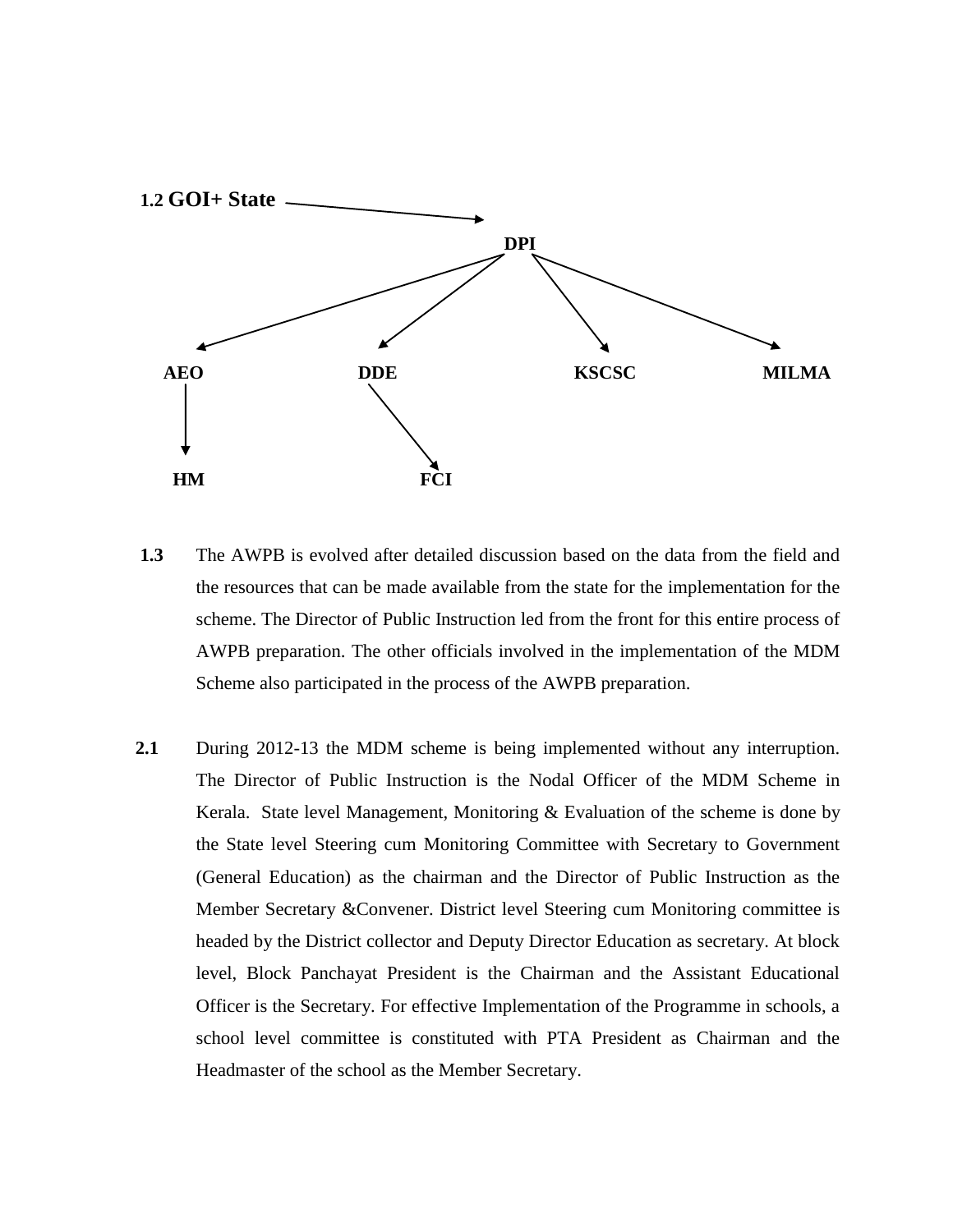- **2.2** There is no NCLP School functioning in the state.
- **2.3** The Kerala State Civil Supplies corporation is the nodal agency for lifting the food grains from FCI and supplying to the implementing agencies through Maveli Stores. The HM in charge of procuring food materials(rice, pulses etc) from the outlets of Civil Supplies Corporation. Deputy Director of Education is designated as the Nodal Officer for supervising the lifting of rice from FCI.

#### **Food Grain Flow Chart**

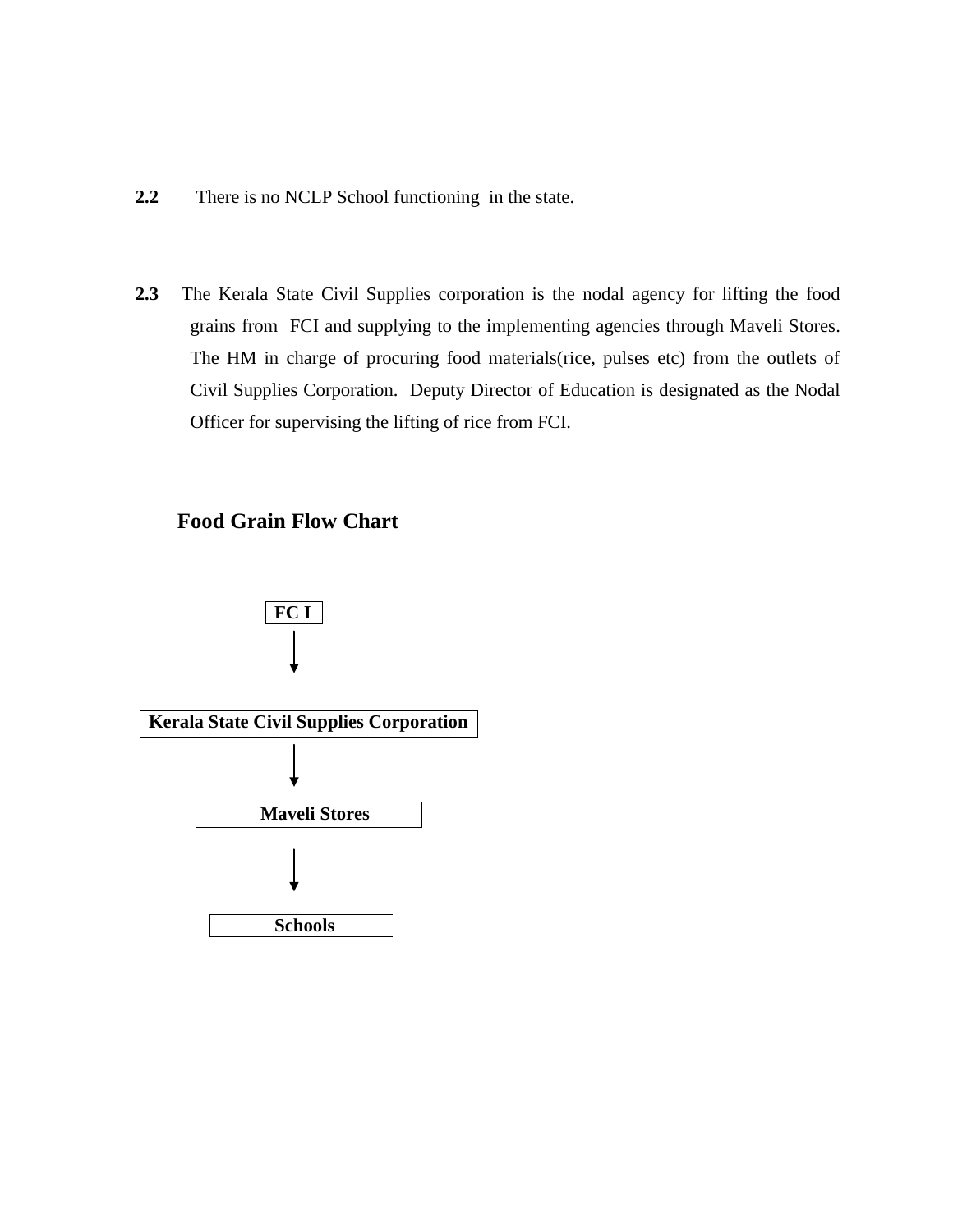**2.4** Deputy Director Education is designated as the Nodal Officer for making payment to FCI without any delay. Cost of rice will be placed at the disposal of the Deputy Director Education in two installments for making payment promptly.



**System for Payment of Cost to FCI**

**2.5 Fund Flow** 

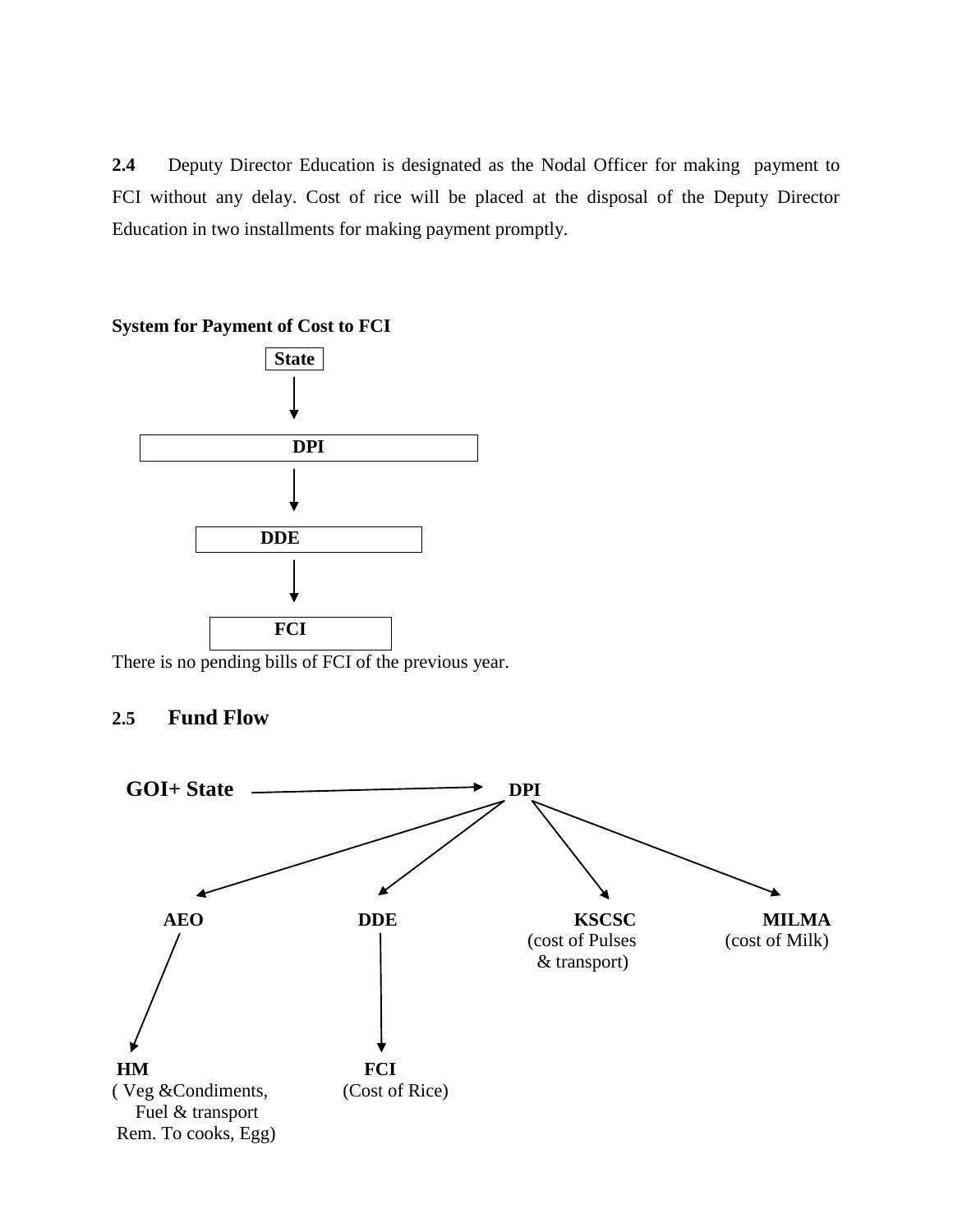First instalment of cooking cost will be released to AEOs by 1<sup>st</sup> week of June. Second instalment will be released by  $1<sup>st</sup>$  week of October and third instalment by  $1<sup>st</sup>$  week of January. The AEOs release the funds to schools immediately on receipt of the funds from DPI.

**2.6** Table attached**.**

.

- **2.7** In Kerala, MDM Scheme is being implemented by the school Noon Feeding Committee. Remuneration to cooks is disbursed by the HMs.
- **2.8** Headmaster is in charge of procuring food materials (rice, pulses etc) from the outlets of Civil Supplies Corporation. Condiments, oil, fuel etc are procured locally by the school noon feeding committee.
- **2.9** The meal is prepared in the school premises (in Kitchen shed). Members of mother PTA are actively participating in cooking and serving of food. The presence of mother PTA ensures the quality of food. Teachers taste the food and supervise the serving of food.
- **2.10** In Kerala, the mid day meal scheme was started during 1984. Permanent or semi permanent kitchen shed were put up in each and every school since 1985. In Govt. aided schools kitchen shed were constructed by the school managers. In Govt. schools, kitchen sheds were constructed by Govt. or by the PTA. As the scheme is extended to UP section also, in most of the schools, the storage facility and kitchen shed is not adequate for the present need.
- **2.11** The funds released by GOI are allotted to school authorities for procuring the Kitchen devices so as to select the item for their need. In most of the schools, the kitchen devices are provided by the PTAs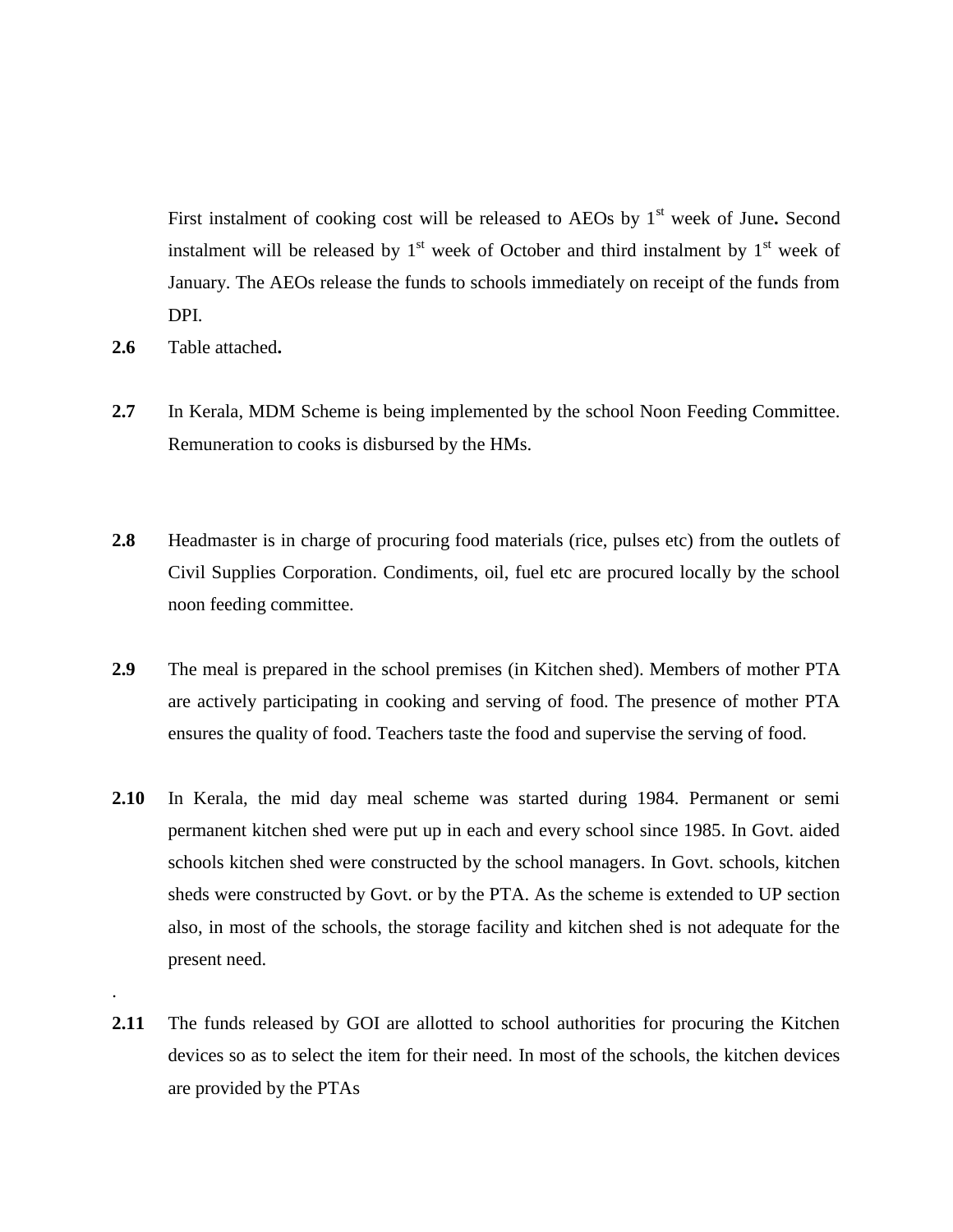- **2.12** Orientation was given to the staff involved in implementation and monitoring the Mid Day Meal Scheme.
- **2.13** School authorities submit utilization of food grains and stock position to the Assistant Educational Officer every month. 163 AEOs(Block level) in the state are connected online and data from the Sub District can be accessed from the Directorate.
- **2.14** For the implementation of the programme in schools, a committee is constituted with PTA President as President and Headmaster as the Member Secretary. Other members of the committee are one member from Local Self Government, two teachers (one should be a woman), one member from mother PTA, two representatives from parents of feeding students belonging to SC/ST. Involvement of PTA and MPTA ensures the transparency of the programme. The Head of the school keeps attendance of the students participating in the MDM scheme every day. The HM also keeps stock register (K2 Register). Stock register is updated every day.
- **2.15** Till 2010**,** funds towards cooking cost were distributed through PRI concerned. This routing of funds through PRIs causes much delay. To avoid the delay, we have introduced e-transfer of the funds directly to the AEOs and the AEO e-transfer the funds to HM's account. From 2012 onwards funds towards cooking cost released to HM's account directly by e.transfer.
- **2.16 State Institute of Education Management and Training (SIEMAT) has been directed to conduct** Evaluation study and report has yet received.
- **2.17** Involvement of mother PTA and ward members ensures the quality of food. There is no incident of unhygienic food served or students fallen ill after having food.
- **2.19** For the implementation of the scheme, School Noon Feeding committee consisting of PTA President, members of Mother PTA, Ward Member, Head of the institution, teacher's representatives is constituted. There is no involvement of NGOs in implementing the Scheme. PRI is involved in monitoring the implementation.